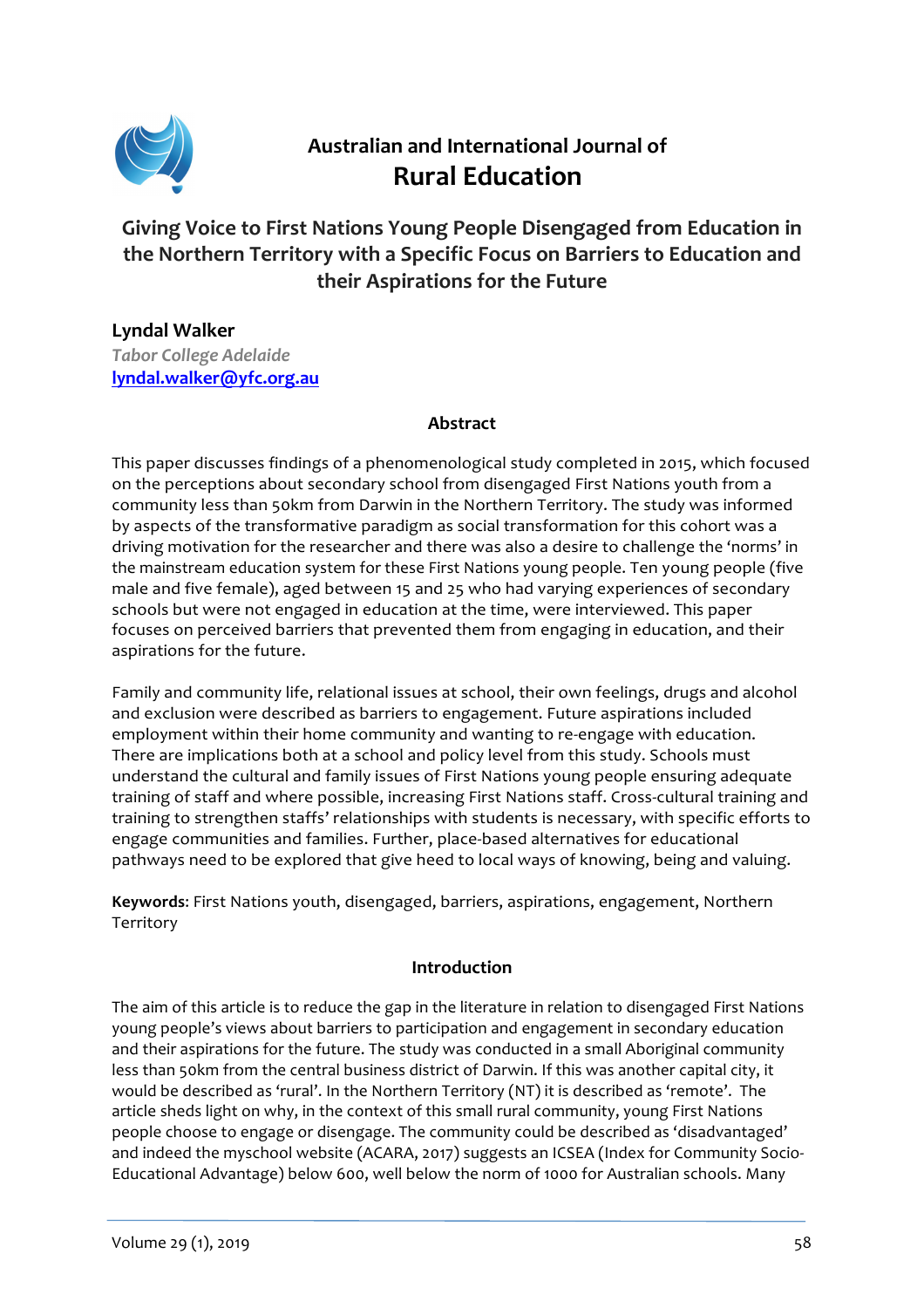children in the community could be described as vulnerable (Australian Early Development Census, 2016). Vulnerability and disadvantage are often associated with 'poor' educational outcomes and attendance in remote regions (Turnbull, 2018). This paper looks beyond the 'likely suspects' of disadvantage and vulnerability to consider what young people themselves have to say about engagement.

#### *Factors Affecting School Engagement Among First Nations Youth*

There is a combination of complex factors that can affect First Nations students' capacity to attend and engage in school, ranging from social issues that young people face in their home environment to factors at a school level and individual factors (Ockenden, 2014; What Works. The Work Program, 2015; Gray & Partington, 2012; Purdie & Buckley, 2010). Some of these factors include students' previous experiences with school, teacher-student relationships, racism, selfperception of academic ability, transition experiences from primary to secondary school and previous achievement at school (Ockenden 2014, p. 1).

In relation to absenteeism in remote to very remote schools Slee (2012) discusses factors such as early education, home life, health, culture, educational infrastructure and pedagogy. Gray and Partington (2012) argue that a significant proportion of non-attendance among Aboriginal students is due to out-of-school factors, with specific gender differences, including families having differing expectations related to boys and girls, and boys being seen as men by around 14 years of age.

The absence of effective relationships between teachers and First Nations students is another school-based issue (Gray & Partington, 2012; Byrne & Munns, 2012; Cox, 2002). Cox (2002) talked to Indigenous adults who returned to education, having dropped out when they were young, with teachers often mentioned as a reason for leaving school (Cox, 2002, p. 10). Cox mentions family environments as creating difficulties in schooling and, while friends made school enjoyable and was a motivating factor for engaging in school, antagonistic peers (including teasing, bullying and racism) was a reason many left school (Cox, 2002). More recent studies have found that there is also an issue with intra-racial bullying amongst Aboriginal children and youth (Kickett-Tucker & Coffin 2011). Cox asserts:

relationships provided the motivation to be at school, helped to enjoy being *there and were the medium of learning. However relationship could also* undermine each of these and in doing so, damage educational outcomes (Cox, *2002, p. 8).*

While relationships at school can be helpful, the loss of relationships at home as a result of moving to a boarding school can have a negative impact on students. Bath and Sieita (2018) discuss the impact of trauma as 'fractured connections' causing alienation:

> The essential experience of early trauma has been described as fractured *connections* with those who would normally provide protection and nurture. But *the sense of alienation can also extend to peers, school, the broader community* and even to one's cultural roots (Bath and Sieta, 2018, Kindle Location 1089).

Finally, substance abuse is an issue that impacts upon the alienation of First Nations adolescents from school (Gray & Beresford, 2002). Studies outside of Australia have shown the association between truancy and substance use (Newton, Andrews & Champion, 2014). The National Aboriginal and Torres Strait Islanders Social Survey (NATSISS) reports that marijuana and alcohol are widely used amongst Aboriginal and Torres Strait Islanders, the 2008 NATSISS reporting that a fifth of Indigenous young people 15 years and over used an illicit substance in the previous year (marijuana being most common) (Thomson, Burns, & McLoughlin, 2012).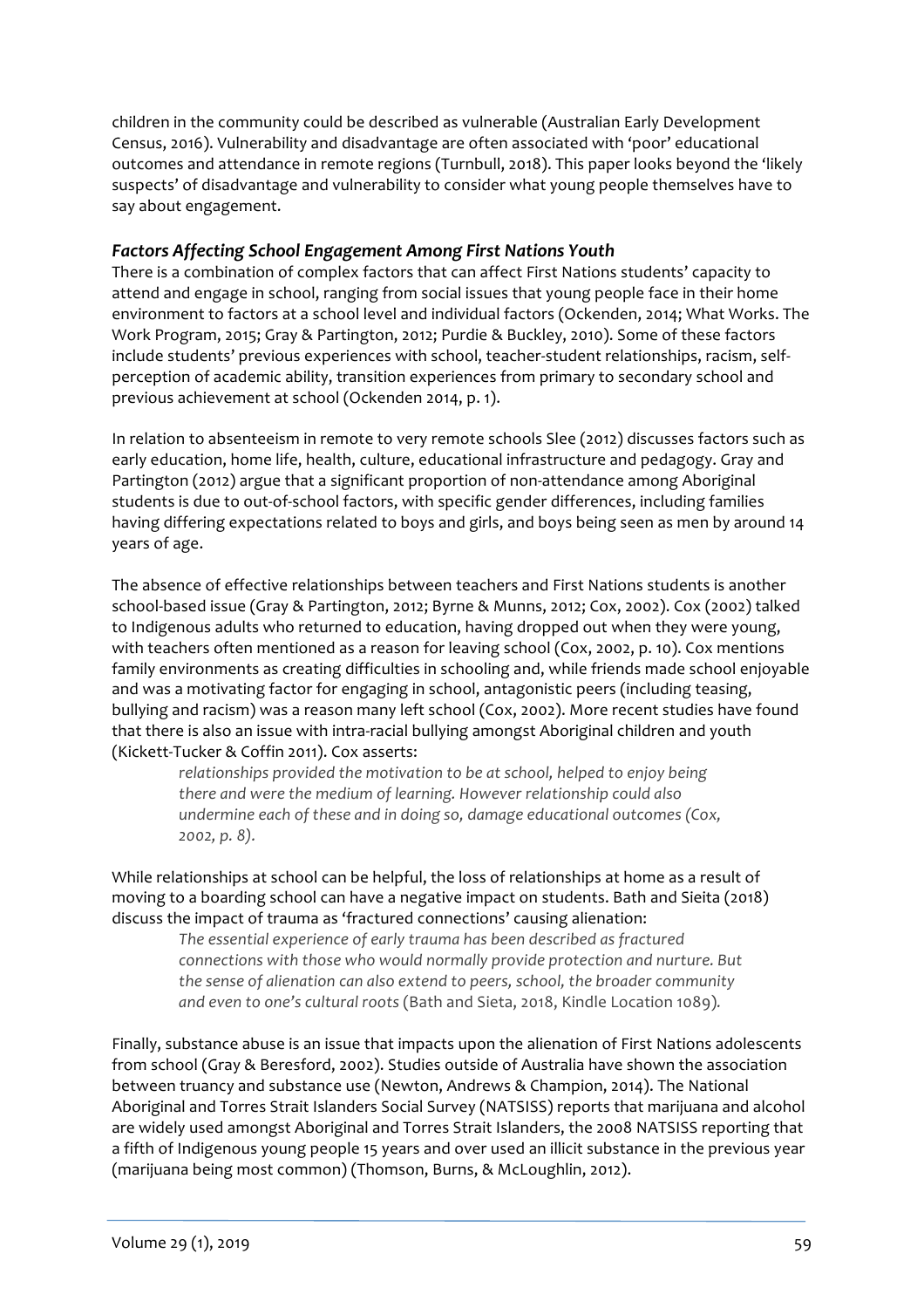# *Aspirations for the Future*

The major theme that emerges from studies that capture voices of First Nations youth in rural settings is that the aspirations are place-based; the future young people are imagining in various locations in the NT and other states is often within the bounds of the local community (Senior, 2012; Herbert, McInerney, Fasoli, Stephensen & Ford, 2014). Osborne and Guenther (2013) suggested that young people's preferred aspirations involved a range of community based employment options and activities such as teacher, clinic worker, office assistant or more general work in the community or being with family. Likewise, Senior (2012) found that young women she spoke to in one NT community mainly aspired to community based employment options. In addition, there was aspiration to "move around" the various employment options as they "might get bored", which was shown to have historical precedent in the community (Senior, 2012, p. 378). Herbert et al., (2014), said that one of the major differences between the responses of very remote and less remote Aboriginal students in regards to their future was that "very remote students reported that they aspired to locally relevant work roles; for example, at the shop, the childcare centre, the health clinic, the school and through the CDEP scheme" (p. 92).

In addition, young First Nations people in remote areas of the NT have the view that the purpose of school or getting an education is to get a job in the future (Parkes, 2013, p. 31; Herbert et al., 2014). This is one of the pervading paradigms of the current education system in Australia and is based on Human Capital Theory (Guenther, Disbray & Osborne, 2014). Human capital is usually understood as the skills and knowledge which contribute to an individual's capacity to generate income, ultimately for the purpose of economic growth (Keeley, 2007 in McRae-Williams, 2014). In this paradigm, according to McRae-Williams (2014), mainstream policy and programme discourse often gives 'having a job' a meaning in and of itself. However, in her study, Parkes (2013) found that for young Aboriginal people from remote areas "dreams about education and employment attainment are secondary to family and are predominantly seen as a way of enabling access to the basics for themselves and family" (p. 24).

A third theme in the literature relates to the pathways involved in obtaining jobs with many young people in this context being unaware or unsure of the process or training they would need (Parkes, 2013; Herbert et al., 2014). Parkes (2013) suggested that while the young people she interviewed broadly recognised education as leading to a particular job or the possibility of money, they did not understand the actual process of how this might occur and what the job might entail. Herbert et al.  $(2014, p. 89)$  suggested that most participants from very remote schools were unsure about the training they would need in order to qualify for them.

In conclusion, studies that attempt to capture the voices of First Nations students or young people in rural or remote contexts where country, culture and language are still integral, are few. The data gathered is limited in scope and mainly deals with students who are engaged in the education system rather than those who are not. In fact, Herbert et al. (2014) conclude their report by stating, "the research also prompts significant questions for further study, including what do the Indigenous youth who have withdrawn from school say about the schooling experience and their goals and aspirations for the future?" (p. 93).

# *Ethics and Methodology*

This study was conducted in a small community (population below 250), less than 50km from Darwin, Australia, 95% of which are Aboriginal or Torres Strait Islander, with a median age of 31.2 (Australian Bureau of Statistics (ABS) 2015). There is a small, government run primary school but no secondary school; therefore young people of secondary age must either commute to Darwin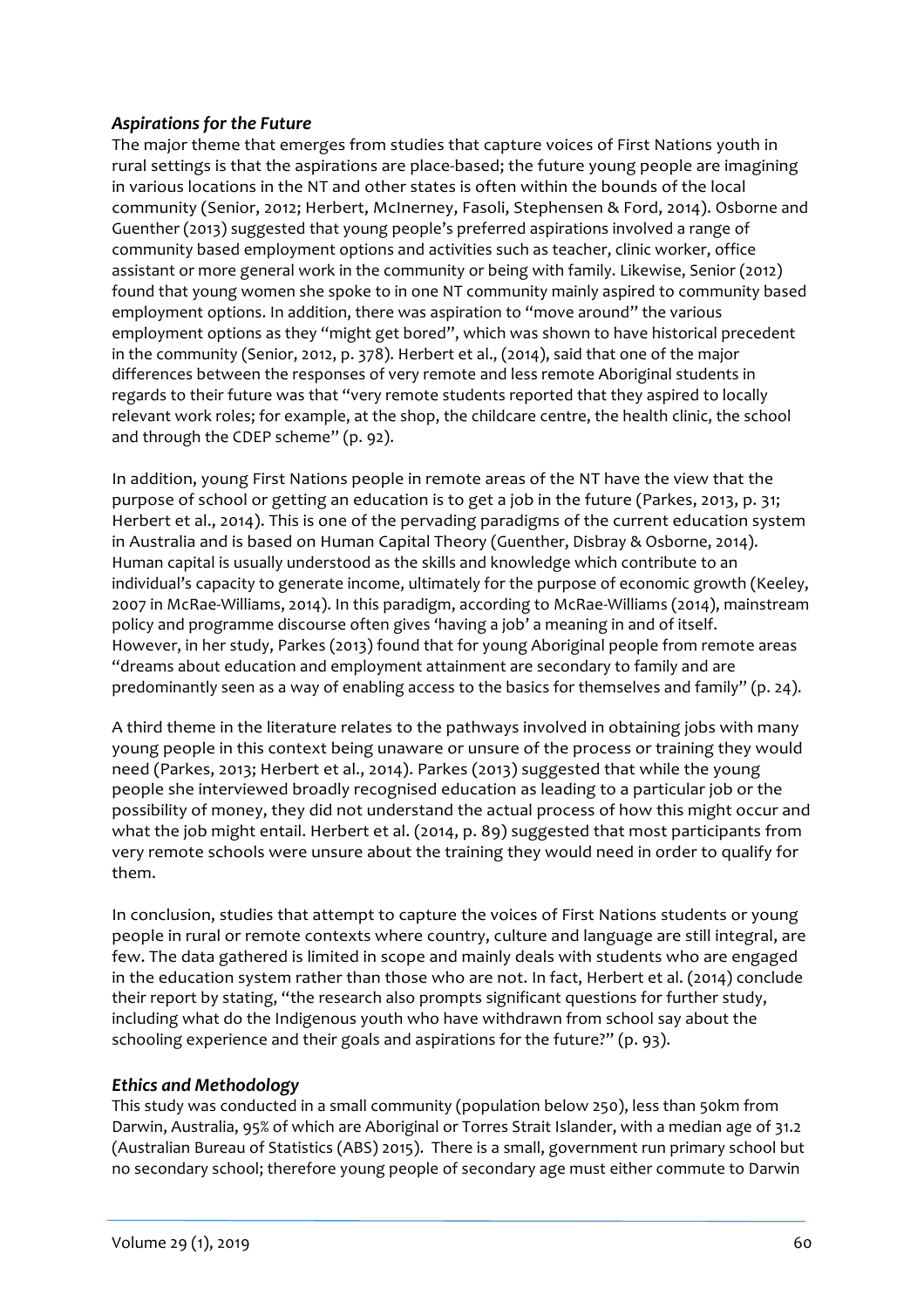or attend a boarding school to participate in secondary education. The young people interviewed spent the majority of their secondary schooling in boarding schools.

The research questions underpinning the analysis presented here are: "What are the perceptions of disengaged First Nations youth from one remote community of the NT in regards to barriers to participation in education?" And, "What are their aspirations for the future?" A strict ethics protocol was adhered to including a separate section detailing ethical research conducted with Aboriginal and Torres Strait Islander participants. The Human Research Ethics Committee of the NT Department of Health and Menzies School of Health Research (reference number HREC-2015-2415) and the Tabor Adelaide Human Research Ethics Committee permitted the research to proceed. A permit to enter the community from the appropriate Land Council was gained. In order to protect the community and the identity of the participants, the name of the community was not identified and pseudonyms were given for each participant. The approach used for this qualitative study was phenomenological in nature as it places emphasis on the importance of personal perspective and interpretation in order to understand the participants' subjective experience, and then describes what all participants have in common (Creswell, 2007, p. 58). It is good at surfacing deep issues and making voices heard with the insight into participant perspectives being able to challenge structural and normative assumptions (Lester, 1999, p. 3). The research also drew on the 'voiced research' approach of Smyth and Hattam (2004) as the desire was for the "inclusion of perspectives previously excluded, muted or silenced by dominant structures and discourses" (p. 24).

The transformative paradigm was drawn upon in that it was the desire for social transformation for a group who have been pushed to the societal margins throughout history (Mertens 2009), namely First Nations people, that was one of the motives for this study. In addition, this paradigm focuses on the "tensions that arise when unequal power relationships surround the investigation of what seems to be intransigent social problems" (Mertens, 2009, p. 10). The investigation of the literature showed that the issue of secondary education for First Nations young people has become intransigent but many efforts to bring about change continue to be driven by the mainstream paradigms of Australian society rather than the hearing of the voices of the primary stakeholders (see Gillan, Mellor, Krakouer, 2017, p. v).

Furthermore, as the study involved First Nations people, it was a necessary protocol to consult with the community through the local council and also engage with a community elder (cultural advisor) to help bring an understanding to cultural context (Hornung, 2013). This cultural advisor, who was already known to the author, also helped to identify which young people would be appropriate to interview.

During 2015, 10 young people (5 males and 5 females) between the ages of 15 and 25 were interviewed. A list of potential participants was created through engaging with the advisor. Participants were not engaged in the education system at the time, but had gone to secondary school for varying lengths of time. Eight out of the ten young people made it to Year 10 or above before dropping out of formal education. None had completed year 12. The young people and their families were approached independently due to the rapport already formed with them from the author's own involvement in their prior education or from previous community visits. Consent forms were signed by either the participants themselves or their parentsguardians if under 18.

Interviews were conducted in English, one-on-one, using semi-structured questions, in their own community and in various locations, often where the young person felt most comfortable and wanted to be interviewed. The interviews included questions about their family and background,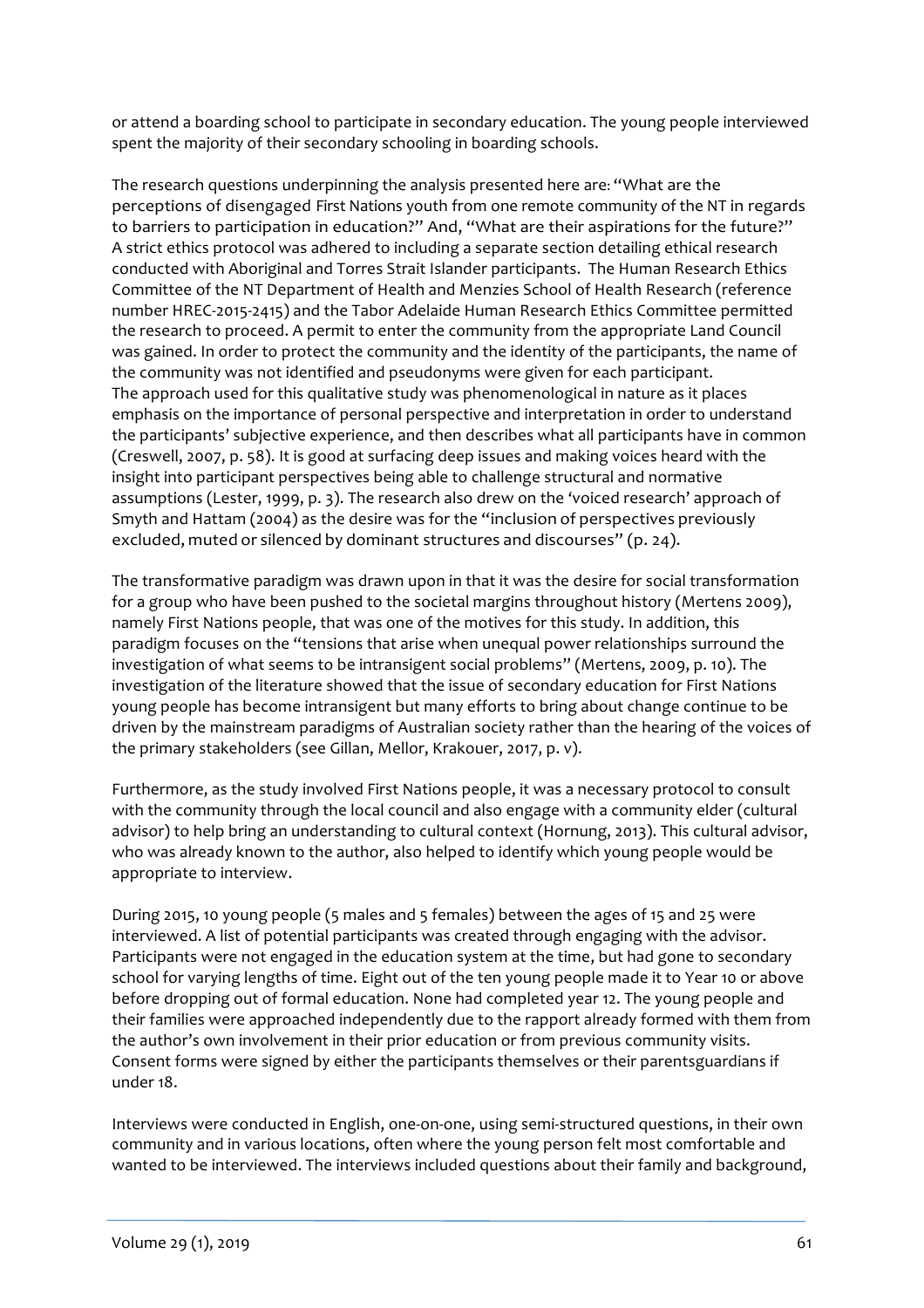their school or educational experiences (focusing on secondary education), what worries and concerns they had (barriers to their participation) and their aspirations. The interviews, were voice recorded on an Ipad. Transcripts were written and read to determine the themes. Three young people had a follow-up interview to clarify their answers. The data was analysed using Nvivo software with it coded according to the themes and subthemes that emerged.

Categories were established from the data. Barriers to engaging or remaining engaged in education were categorised as: family or community life, relational issues with others in the system, the feelings of the young people, habits, peer pressure and suspension or expulsion. While not initially the primary focus of the research, the young people's aspirations were important to consider and the themes that were coded included work, independence, education and cultural and community life. Their knowledge of pathways to further education was also explored and lastly, who they saw as role models was discussed.

This study was a small, qualitative study, therefore had certain limitations. Firstly, findings were dependent upon participants' perceptions. Secondly, some information they gave was not verified (such as which schools they attended and for how long). Furthermore, my position as a white, Western, Christian female student researching in a First Nations context means there were barriers with language, culture and power dynamics; their understanding of the questions and what they wanted to communicate was not guaranteed, nor was my understanding of their responses. Finally, there was researcher bias in how their views were communicated in writing, with decisions needing to be made around categorising themes and expression of their perceptions. 

#### **Findings**

This findings section aims to highlight the voices of the participants. As a result, only significant quotes will be shared. The full findings can be seen in the full Masters thesis (Walker, 2016). Findings are presented under each of the main themes identified from the data analysis.

#### *Barriers*

**Family or community life.** 'Responsibilities or concerns' for family members was the most referenced theme in relation to challenges for the young people to engage or remain engaged in secondary education. When asked what would make it hard for her to go back to school if she wanted to, Kaylee responded,

But I'm thinking if I wanna go back school then my mum would have hard time here and my grandmother, she would have a hard time with all those boys in the house, doing nothing sitting around, not helping her, coz she's a very sick old lady and she got heart problem, *yeah.*

When Emma was asked what made her decide to leave school her response was, "Well I think it *was family most."* Issues around fighting and alcohol were the main problems for her family, and when asked what would make it hard for her to go back to school she said she was worried most for her dad and having to look after her little girl.

For five of the young people, homesickness was a reason. Sonia said, "[h]im ok, going to school, easy, sometime hard, you know when you're nervous going first time and you don't want to go, you *want* to stay home, homesick." Two of the young people just didn't want to go back to school. Harold was attending an urban college (his second secondary school) and when asked what happened to make him leave he said he "didn't like being in the classroom with all the rest of the school kid in that one whole classroom." When asked to clarify, it was revealed that what he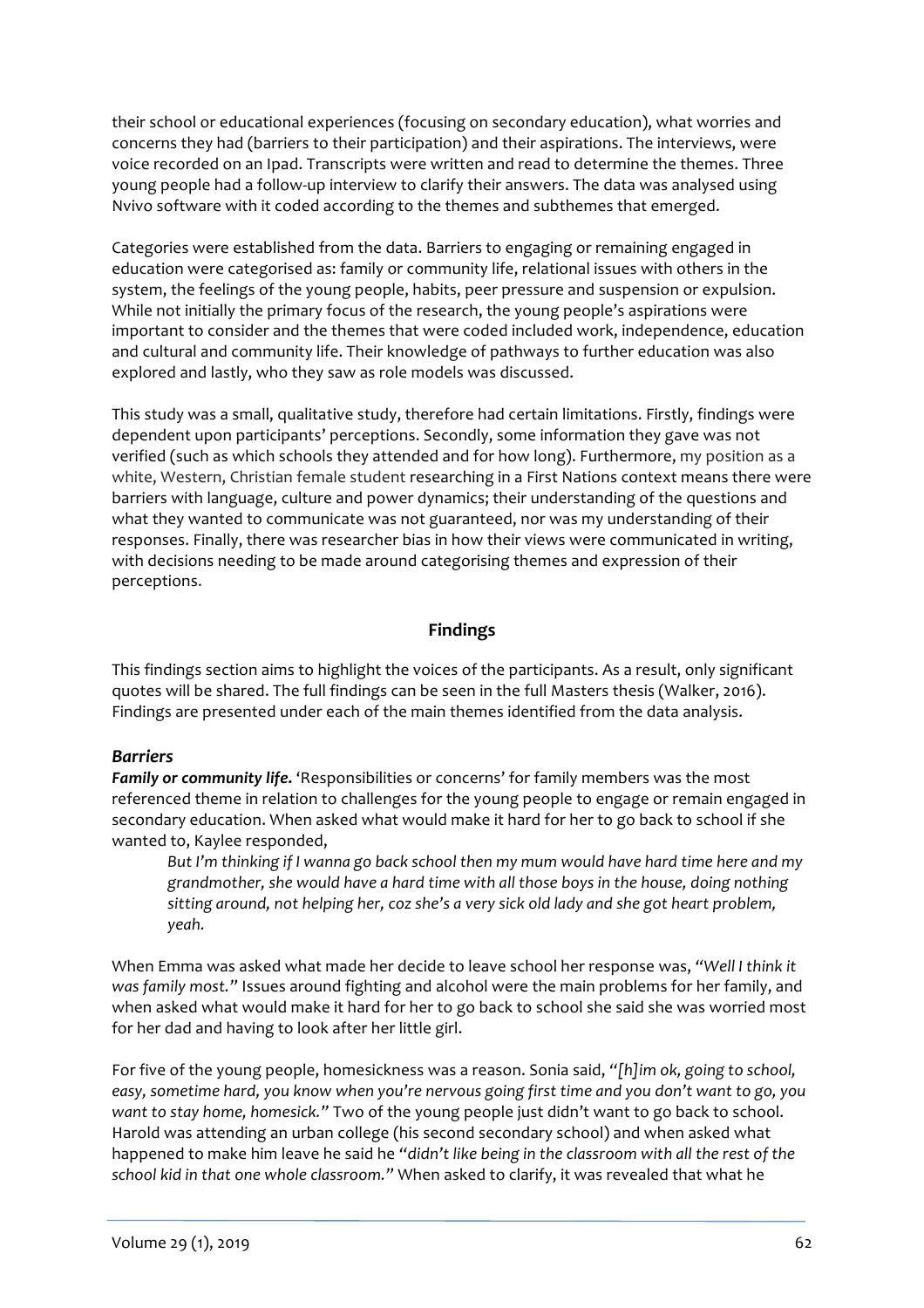disliked was that there were no other family members in the classroom with him and no one from his home community.

Different younger family members getting bullied at school was also a concern for two of the participants. Kaylee said, "Like, I was worried they was going to pick on them and start a fight with them, coz I was really worried, yeah." Kaylee's grandmother passed away while she was doing Year 12. When this happened, she decided not to go back to school "So I went right to Year 12 but then my grandmother passed away so I decided not to go back to school."

Madison said there was a lot of distraction happening in her life at the time she dropped out. One of these distractions was a riot that happened that made her family leave the community. "Coz we had that big riot here we had to leave here...So um, there was a lot of distraction happening at *that time... my mum made that choice for us to be safe."* 

**Relational issues with others.** Peer pressure (or "temptation") was mentioned seven times by three participants. They often talked about "following the lead" of someone. For example, Emma said, "my best friend actually temptation to run away, so, and I followed them (laughing)". Hannah talked about how her "friends... mucked everything up for me. Walking the streets, like that, giving me bad habits, drinking." She also mentioned how, at one school she attended, she was copving her family members who were being "silly", such as breaking out of her boarding house. 

Fighting was mentioned three times in relation to what made young people leave certain schools. When asked what made him leave a particular school, Sean said, "fights, lots of fights". He also mentioned "friends" as something that is stopping him from going back to school. He wanted to "hang out" with his friends in community rather than be at school.

For three of the young people, issues with an opposite sex relationship was a factor. Jacob was having problems with his girlfriend at school when he left. Hannah left one of the schools she attended because of "boyfriends". One of the reasons Jonathan gave for not finishing school was *"prowling for girls".*

Sonia said other kids causing trouble was what made her leave a certain school, and in particular, teasing. Emma cited the house parents as the reason she left one school. And Madison would have liked to have completed Year 12 but felt like she needed more support. Jacob was "having problems" in Year 10 which resulted in him being "expelled or suspended". Emma enjoyed one school she attended but "I was just too scared... because all the houseparent used to warn us that *there* were racist mob there, because every night us and the houseparents used to come out and see *a* couple of white people hanging around our school". Harold ran away from one school but he didn't know what made him do it. He just "didn't like it there".

It was mainly these relational issues that led to exclusion from school. Four of the young people mentioned being suspended or expelled from school. Sometimes it was difficult to ascertain whether the young people knew the difference. Jacob said that he wanted to go back to the college he had attended "but I found out that I was expelled or suspended." Jonathan said he got "kicked out" of the last school he was at and that he did not try to get into any other schools after that. Sean mentioned how a principal suspended him at one school and another school also asked him to leave. Emma was suspended or sent back home from a couple of different schools and decided to not go back to those schools as a result.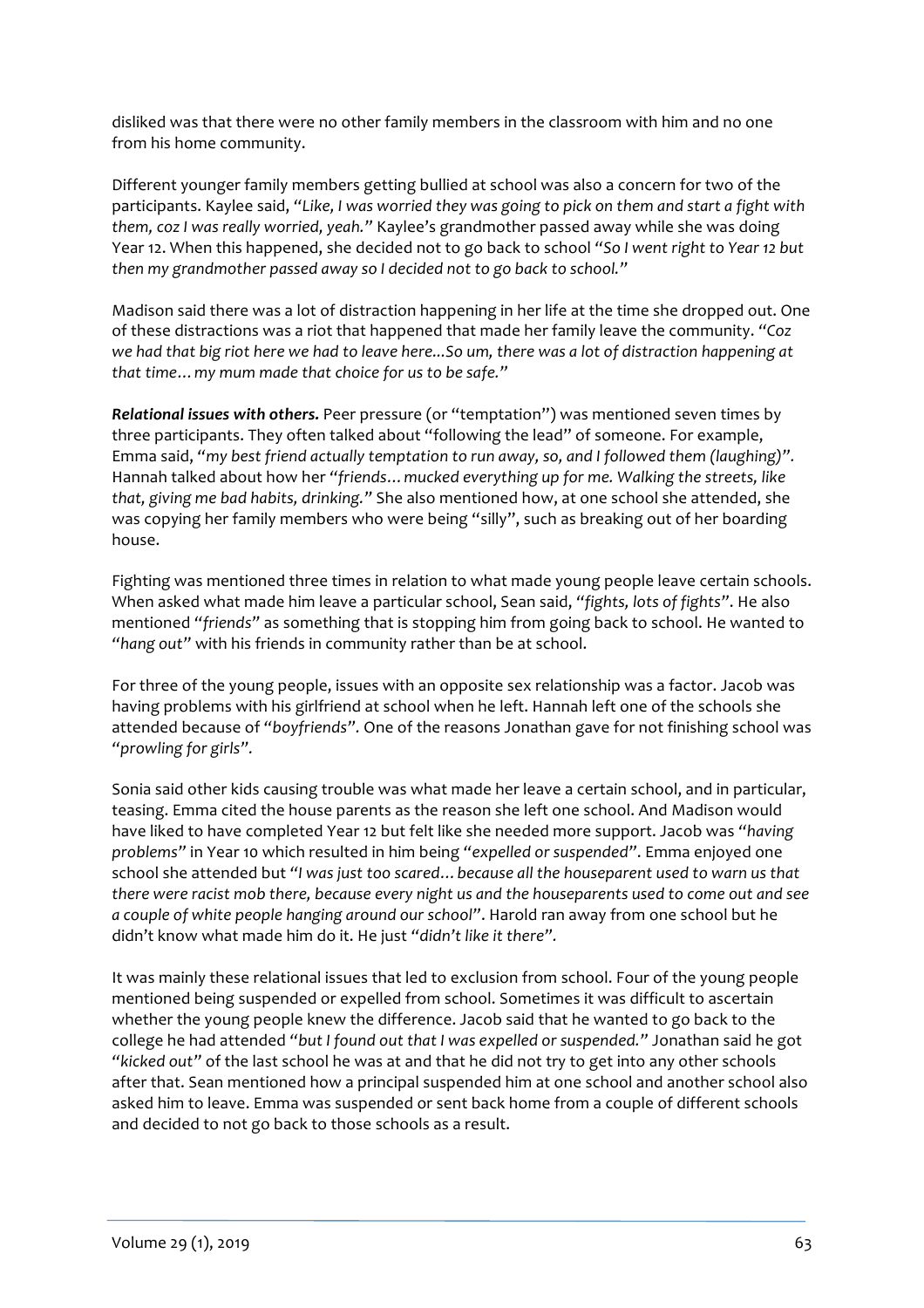**Feelings.** Four of the young people mentioned jealousy or as they say, "jealousing" as a reason that caused them to have issues that led to them leaving a school. For example, when Madison was asked what made her leave a certain school she said, "too much trouble". When asked what kind of trouble, she replied, "jealousy". Again, this was cited as one of the many "problems" that Sonia had at a school she left.

"Worries" were referenced four times. Kaylee explained that when her best friend encouraged her to go back to school she told her that she had "too many worries". Emma and Jacob gave the reason "boring" for what made them leave a certain school. Two mentioned being "scared" in certain school situations, Emma in relation to racism and Hannah for the fact that she was working in the same classroom as white children. Sonia just "had enough" of school, Kaylee felt "sad" when her grandmother passed away, and Harold felt "shy" because of students from other communities in his class. Sonia also mentioned feeling nervous when first going to school.

*Habits.* Six different participants referred to issues with drugs and alcohol in relation to reasons given for not remaining engaged with secondary schooling. Drugs related to smoking marijuana (gunja) or cigarettes. Hannah explained, "Some kids have bad smoking habits that stop them from *their education too, drinking and smoking and smoking marijuana.* Well see I got same, when I *dropped out of school that's* what happened to me too." When Jonathan was asked what makes it hard for him to go to school, he replied, "Too much drinking, alcohol, drugs." Michael started smoking gunja and drinking while at school and said that one of the reasons he left school was because he was "stressing out for more drugs."

#### *Aspirations*

**Jobs**. When asked what they would like to do in the future, most young people had a response that involved some kind of job or work. Emma and Kaylee expressed the desire to help children in school. Two of the young men suggested that they wanted to be mechanics, however one qualified this with "so I can fix my own vehicle up." Much of the work they wanted to be engaged in involved remaining in the community, such as working in the community clinic, the office, the Woman's Centre, being a ranger or working at the YMCA or school. Jacob saw his desire to be a ranger as a responsibility as "it is my mum's land. I have to look after it as I get older." One just wanted to find work that she liked (in community) without reference to any particular job.

**Independence**. Thirteen references were made related to the young people having some independence in their lives. For example, four of the young people talked about wanting to have their own house. Three of them wanted to live in a different place. Hannah, in fact, wanted to "live long way from family." And Emma talked about living in Darwin because she had "big plans." Hannah, Harold and Jonathan would like to have their own car. Sean wanted to learn how to get more money and go to another country. Michael would like to "do my own thing."

**Education.** Four of the young people said they wanted to reengage with school. Kaylee said, when she thought about it, she would have liked to have gone back to school but did not know how. 

Hannah said she wanted to go back to school but at university, "I still wanted to go back to school, *even now I still want to, but I just want to do something at university, to do reading and writing* again." Emma mentioned on many occasions about her desire to do Army Cadets and be in the Army Taskforce, "so I really wished I wanted to be Army Cadets you know that Army Taskforce, something like that. I'm thinking to go back to it but thinking probably for my daughter to probably *get bigger, probably 3 or 4."*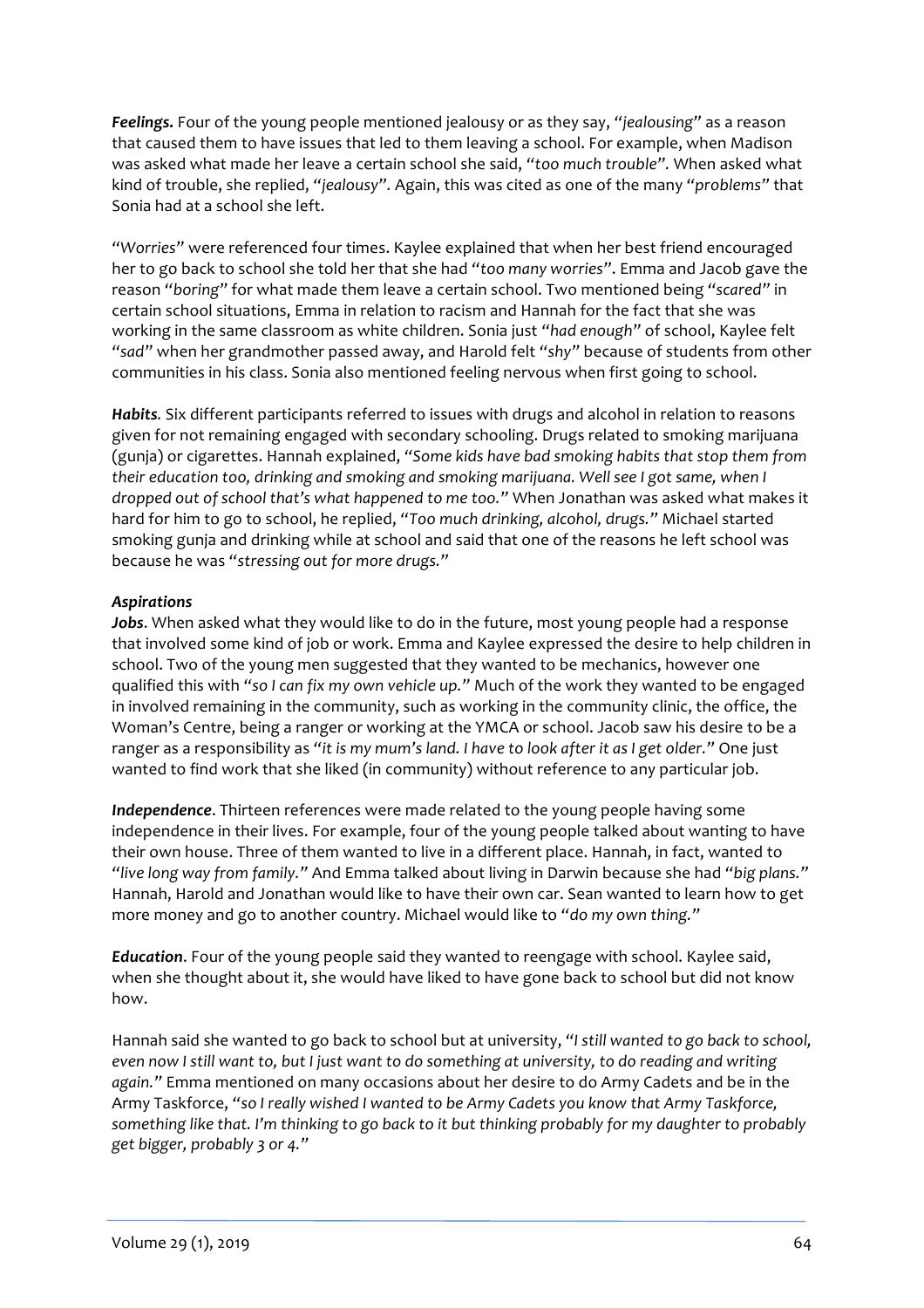**Cultural and community life.** The themes in relation to young people's aspirations for cultural and community life were gleaned from both direct questions as well as answers they gave when asked about what they enjoyed or what they have been doing since leaving school. Three said they have been hunting (and or fishing) in response to the question, 'what have you been doing since you left school', however many of the young people's desire to hunt and fish can be seen in the fact that 6 out of the 10 said the best thing about their family was going hunting and fishing with them. Also, 6 out of the 10 said hunting and fishing were things they enjoyed doing or things they found fun.

Emma, Hannah and Sonia gave birth since leaving school so parenting is significant for these young women. Hannah also looked after another baby while being pregnant with her own. Hannah did a course involving "cultural stuff" in her home community upon finishing school and besides parenting, Emma has been mostly, "walking around a lot" which implies visiting people in the community and hanging out with family or friends.

**Pathways**. The question was asked, "If you would like to learn more, where would you go to get the training you need?" Four of the young people did not know where or how to get the training they would need if they wanted to but, upon further questioning, some would come up with a response. For example Jonathan said he would do a course but asked if he knew where he said, "Na". When asked, "you don't know?" he then responded with "Batchelor." (Batchelor is a town in the NT that has an Indigenous Tertiary Education Institute). Kaylee was "thinking to go back" to school but she didn't know how. Emma said, "I wanna jump on university Lyndal but I don't *know how…do you just go ask them?"*

Two of them said they wanted to study at university. Emma said, "Well I would go to Darwin if I wanted [some]thing. I wanted to study at university and do stuff there and do a course down there and learn more so I really wished I wanted to be Army Cadets you know that Army Taskforce, something like that." Hannah said she wanted to learn more at university and that she would go to family or a non-Indigenous adopted member of their family for help, "I would go to family, *close people like that, like my grandparents."* Harold thought he would need to go to university to become a mechanic: "That's where you can learn all kind of things."

Jacob wanted to go back to school and, to work out which school to go to, his mother helped by suggesting he talk to the principal of the primary school in the community to get an enrolment form and to chat about it. But he did not go to see him. His mum was also showing him possible schools on the office computer but "I wasn't too sure, but I'm planning on going back to school." Madison said she would see if there was any training happening in her community, "ask them or *they* would put a sign up to say we could attend if we wanted to." She said she had done training elsewhere too, such as Darwin and Batchelor, and would travel if she could. She had been doing local health worker training at the clinic "but I just quit then became the receptionist there." She said the reason she quit was because of "too much pressure" from work.

#### **Discussion and Implications**

#### **Barriers to Engagement**

Firstly, in the context of a rural community, it is interesting to note what is not in the data. The young people did not talk about access being a problem. Nor were they lacking in aspiration. They did not describe school as being too hard for them. Nor did they describe themselves as being disadvantaged or 'poor' in any way. These absences in the data speak against commonly held reasons for disengagement in the literature, as noted in the introduction.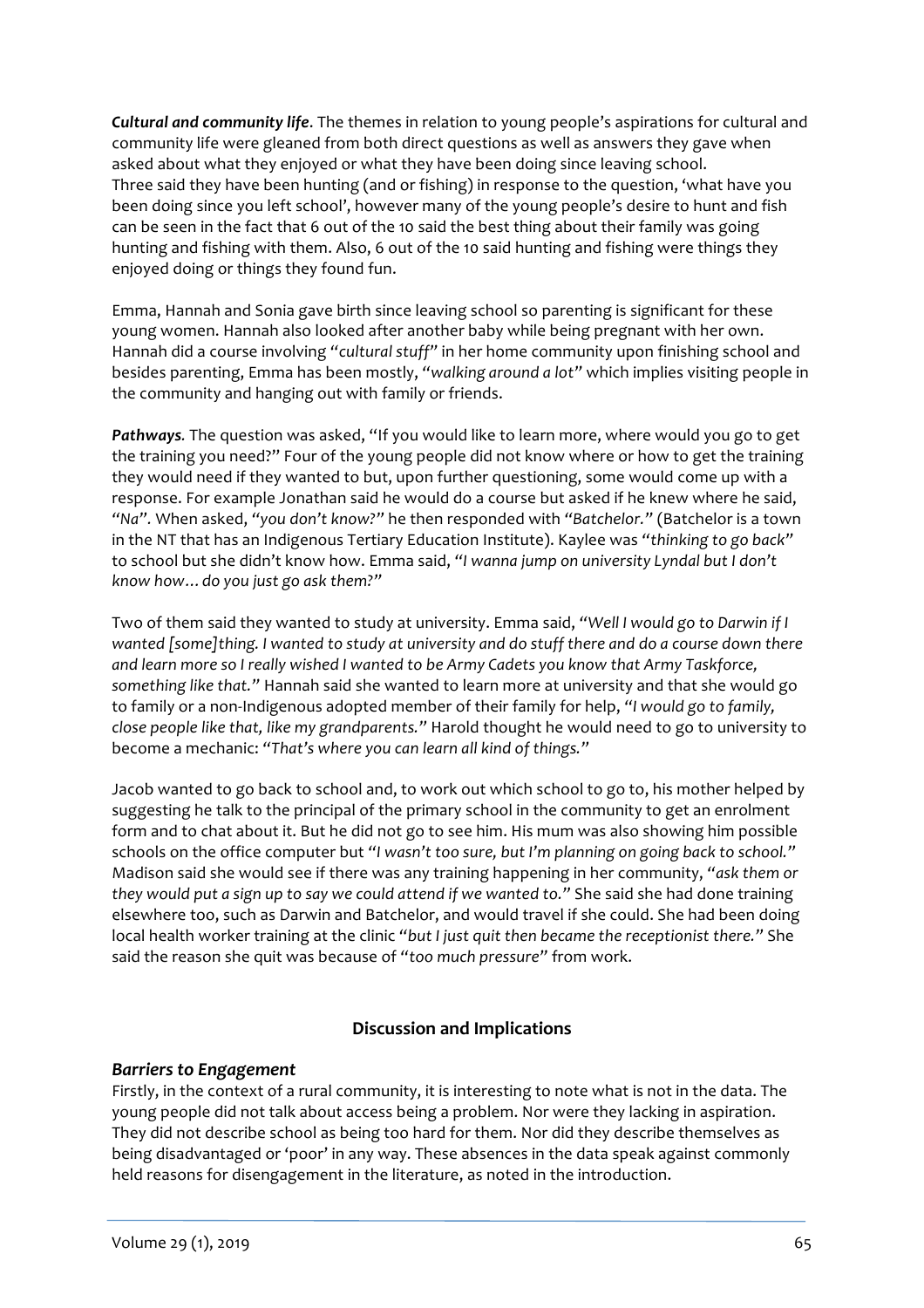The young people's main concerns related to family or community, which is not a surprise given the strong ties to family that First Nations young people have (Gollan & Malin, 2012; Milroy, 2008). In addition, there are certain relational obligations to be maintained which influence the actions of the young people (McCarthy, 2012; Milroy, 2008; Kickett-Tucker & Coffin, 2011). Kickett-Tucker and Coffin (2011) argue that this is part of racial identity: the collective group membership provides safety and security and cultural obligations must be strictly adhered to, which may include fighting when someone in your social or family group needs you to protect what is yours, and being prepared for the physical call to arms. This can be seen by the worries students had for younger relatives at the schools where they were attending who may have been getting teased by others.

Issues in the home community, whether it be related to drinking, fighting, family feuding ('riot'), death of family members or concern for sick family members, become the main focus for young people which makes it difficult for them to concentrate on schooling. For some, homesickness becomes overwhelming and they just want to be at home. This is exacerbated if there are no other family members or people from the community in the school environment. Mander, Cohen & Pooley (2015), in a study conducted in boarding schools in Perth, Western Australia, found that young male Indigenous students who had moved away from remote or regional areas to attend, had to deal with belonging and identity issues, culture shock, homesickness and living in two different worlds.

In addition, relational issues within the school environment are contributors to their disengagement. These can include: fighting with other students, a perceived lack of friends, relationship issues with a girlfriend or boyfriend and unspecified concerns. Many of these issues have roots in the 'feelings' of the young people, for example, 'jealousing' which can lead to fighting. While not specifically related to youth, Frost (2014) gives examples of the violence that is perpertrated by Aboriginal people as a result of what is termed 'jealousing'.

Other feelings of the young people including feeling sad (because of a death of a close family member), shy or shamed, scared (because of a fear of racism), or feeling uncomfortable with white students, are barriers for the young people to overcome, especially if the right support structures are not in place. These feelings can be associated with their overall emotional and social wellbeing. The stressors that First Nations young people face are numerous and they are often trying to cope with several at the same time (Thomson et al., 2012, p. 225; Parker, 2010, p. 6). This is evident with Kaylee who, in the same year, endeavoured to complete Year 12, grieved the passing of her grandmother, tried to navigate worries about family members at school and had pressures from her mother. While none of the other young people reported a death of a family member as a reason for their disengagement, grief, loss and trauma play a significant role in many young people's wellbeing and educational engagement (Thomson et al., 2012).

The social-emotional issues that young people face must be a high priority for schools. The findings reveal their struggles in this area are tied to their families and the cultural obligations associated with them. It is necessary for schools to employ staff who understand the cultural norms of the young people, or if they do not already have the understanding, provide relevant cross-cultural training. Employing First Nations staff and having liaison officers to build bridges between the families and the schools is imperative to help bring understanding to staff around the issues that the young people face within their families. Further, support measures to assist young people in their emotional and social wellbeing need to be strong and well resourced. One such support measure could be formal mentoring, with a growing body of research showing that it can have powerful and lasting positive effects in improving the behavioural, academic and vocational outcomes for at-risk Aboriginal youth (McCalman et al, 2016, p.4). As Madison said,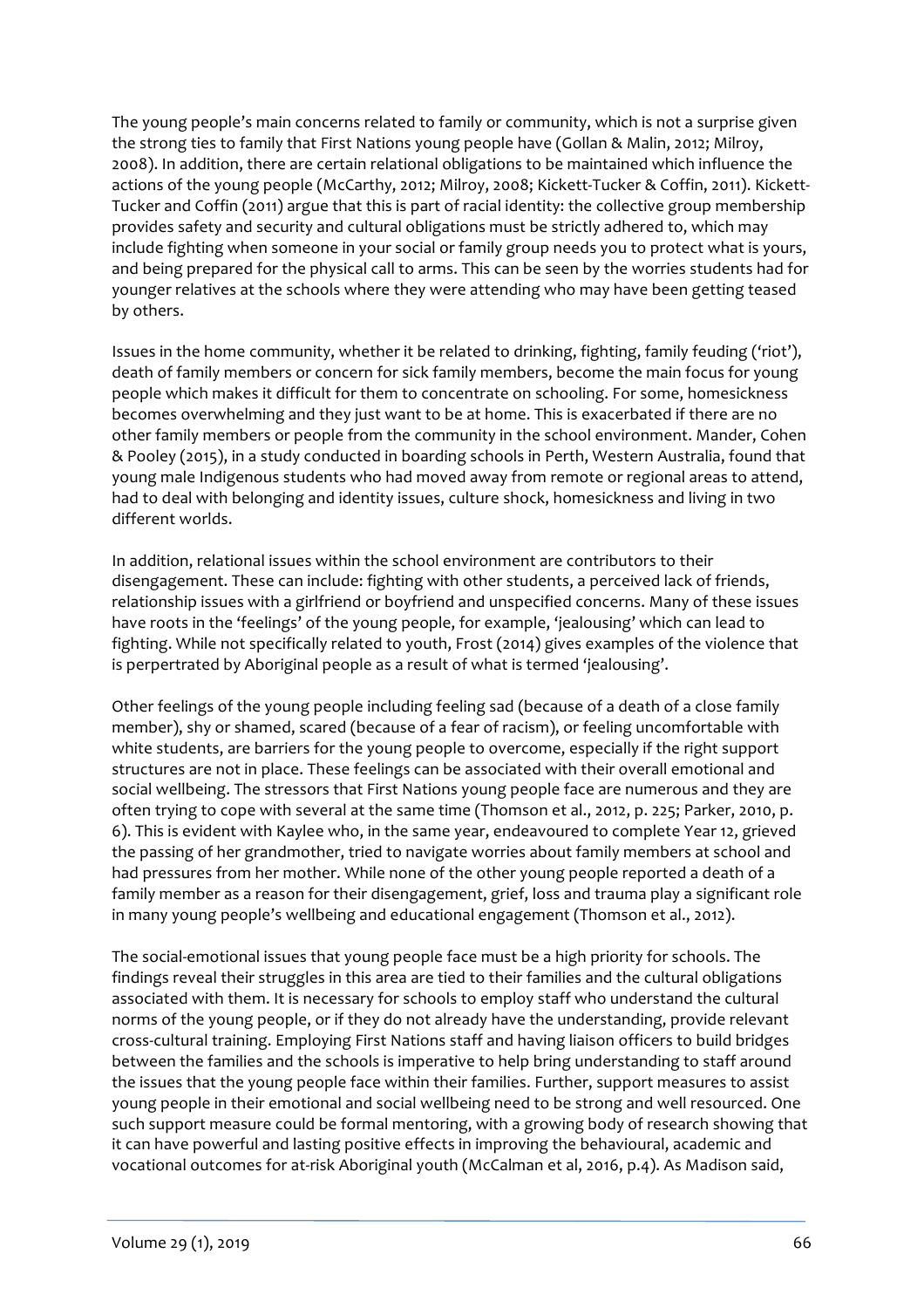having an understanding person in the school environment to talk to would have helped her stay in school.

Another consideration for boarding schools is ensuring that more than one young person from a certain community is enrolled and attending at any one time. This may overcome to some extent the trauma associated with the 'fractured disconnections' that Bath and Sieita (2018) discuss. While sometimes having other family members in the school can lead to negative issues, having companionship and support helps to alleviate other issues of disengagement such as homesickness and lack of family or friends. There are implications for schools in how they group students in both boarding facilities and classes so that young people feel comfortable in the environment that they are in.

Six out of the ten participants said drugs and/or alcohol were major concerns that contributed towards their disengagement from education. The terms 'addicted', 'stressing out for' and 'habits' were used in relation to smoking (either marijuana or cigarettes) and drinking alcohol. In addition two of the young people related drug and alcohol use to peer pressure saying that their friends got them into it. Although not mentioned by the other participants, the prevalence of cannabis and alcohol use within communities as cited in the literature review, and the pressure to follow others' lead in this way could have been a contributing factor to their uptake. Considering this, it would be important for educators of First Nations young people and other staff members to become better aquainted with the signs and symptoms associated with drug use. While schools cannot be expected to rehabilitate young people facing dependency issues, they could be better equipped to help point young people in the right direction towards prevention and recovery, and partner with local agencies and organisations to provide pathways for those desiring assistance and opening up pathways to return to education once they have been through a programme.

Lastly, school based decisions to suspend or expel a student impacts on the engagement or reengagement of the young people (see also Commonwealth of Australia, 2017, p. 35). The young people seemed unclear on whether they had been suspended or expelled from certain schools using terms such as 'kicked out' and 'sent back home'. Relatively old data from a study in WA found that twice as many Aboriginal students were suspended from school as non-Aboriginal students (Gray & Partington, 2012, ) while the Study Away Review (Commonwealth of Australia, 2017, p. 34) indicated that ABSTUDY (government payments for Aboriginal or Torres Strait Islander students or apprentices) data shows a steady increase, since 2011, in the number of students accessing Fares Allowance to travel home from boarding schools following expulsion. Furthermore, the communication between students, schools and families about the suspension or expulsion is lacking, which was also reported in the Study Away Review (Commonwealth of Australia, 2017). The reasons for suspension and the requirements of re-entry should be made clear, in terms (if necessary the local language) that students and families can understand. In addition, if a school requests a meeting with a family to work through the issues a student is facing, the family may have difficulty accessing the school due to transport issues or other pressures. Again, this is where a First Nations liaison staff member can ensure that both young people and families are aware of their rights and assist in working through the issues of suspension.

# *Aspirations*

Eight out of the ten young people attained Year 10 or above before dropping out of formal secondary education, therefore had a significant period of time engaged in the education system. Seven of these perceived that the main reason for education was for work or a job. Given that nine of them also said their future aspiration involved a job or some kind of work, there is a sense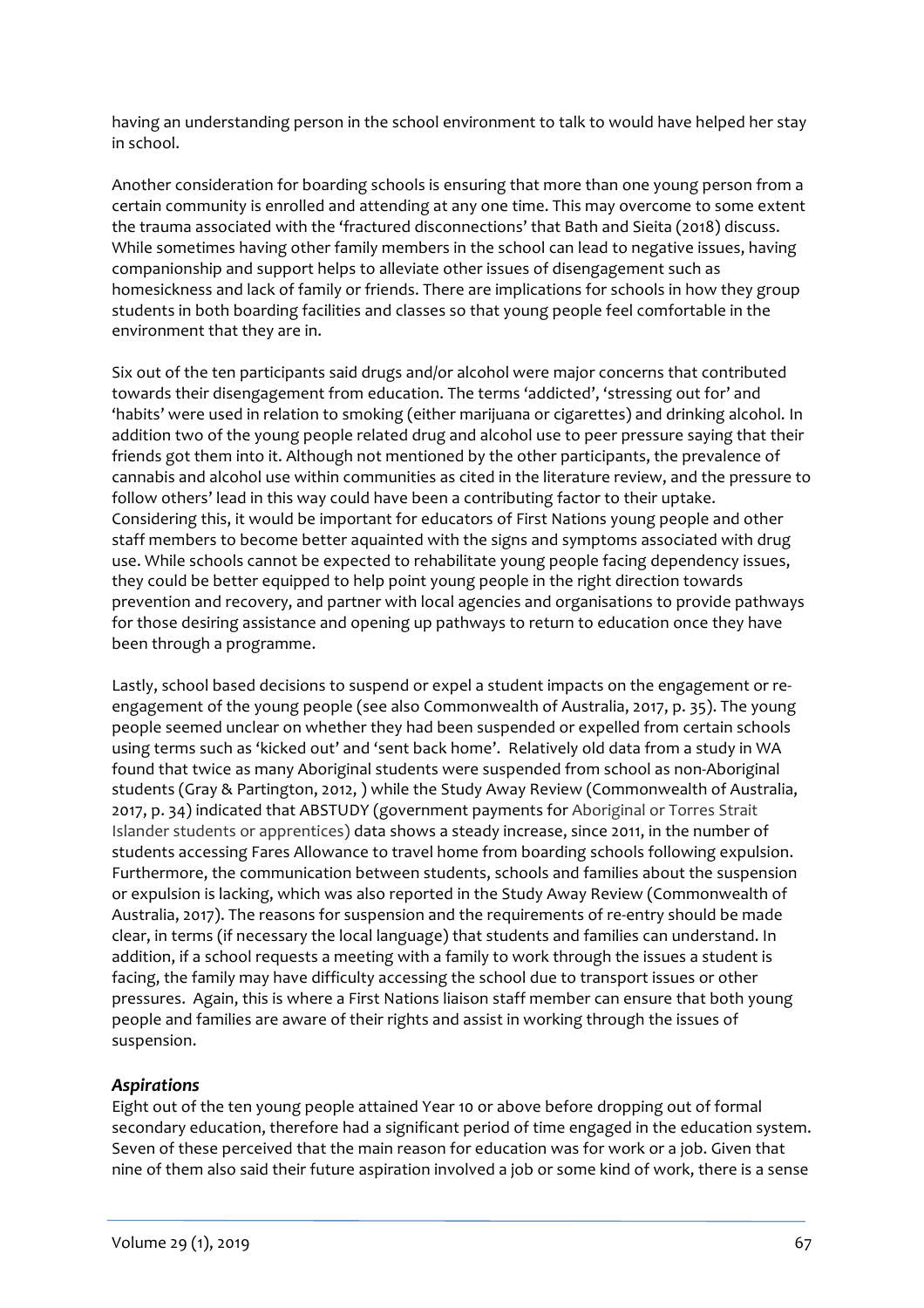that these young people have picked up the 'script' that currently pervades our society in relation to education; the primary reason for education is an economic one built around Human Capital Theory (Guenther, Disbray & Osborne, 2014). While it appears the young people know what the dominant paradigm is, there is a disconnect between what the young people say education is for, their aspirations, and the reality of their everyday lives (see also Parkes, 2013). This is evident in the fact that, since leaving school and as of the time of the interviews, only three had engaged in some kind of employment with one in a 'real' job and another involved in the Community Development Programme. Two others have been occupied by the work of "minding kids". McCrae-Williams (2008) found in her research in Ngukurr, NT, that looking after children was not only seen as 'work' but often as 'hard work' by those who were occupied by it, with paid employment being a hindrance to doing this well. Further, obligatory relationships mean that older children have a protective and caring role of younger relatives (Milroy, 2008), which was seen by Hannah looking after another baby while she was pregnant with her own.

The jobs respondents aspired to, or have engaged in, are mainly community focused. Only one mentioned a job outside of the community as an aspiration. This supports other research conducted with First Nations young people in different regions of the NT (Osborne & Guenther, 2013; Senior, 2012, Herbert et al., 2014). One aspect that Senior (2012) discusses is young, remote women's aspirations to "move around" the various employment options due to the fear of being bored in the one job. It is not surprising then to see in this study that some of the young people had already 'tried' a number of different employment options within the community.

Another noteworthy observation is that seven out of the ten wanted to re-engage with the education system in some way. What is evident is that the young people do not appear to know how they can re-engage, notwithstanding the barriers that make it difficult for them to reengage. As Emma remarked, she wanted to "jump on university but I don't know how." They have seen that there are certain pathways to employment—education is the beginning and beyond that, further training (McRae-Williams 2014). However, this study shows that they may not be clear about how to get on the pathway. This is also supported by Parkes' (2013) research with mobile young Aboriginal youth in South Australia and Alice Springs. Furthermore, this pathway concept again is a model derived from western ways of being, knowing and valuing which will mostly benefit those who are able to align their identities, values, beliefs and ways of knowing to this system (McCrae-Williams, 2014). It is based on an individualistic way of viewing the world, whereas the aspirations of the young people are very much in line with their values of looking after kin and country; as Jacob said, "its my mum's land. I have to look after it as I get older."

The young people did not perceive 'access' to education in their rural environment as a barrier to overcome, but given their desire to stay connected with family and culture and the scarcity of educational alternatives for those disengaged from the mainstream, place-based alternative educational opportunities that respect local ways of knowing, being and valuing need to be investigated. Dialogue and collaboration with local service providers should be a priority as they will most likely become the places of employment for those young people who do aspire to a job.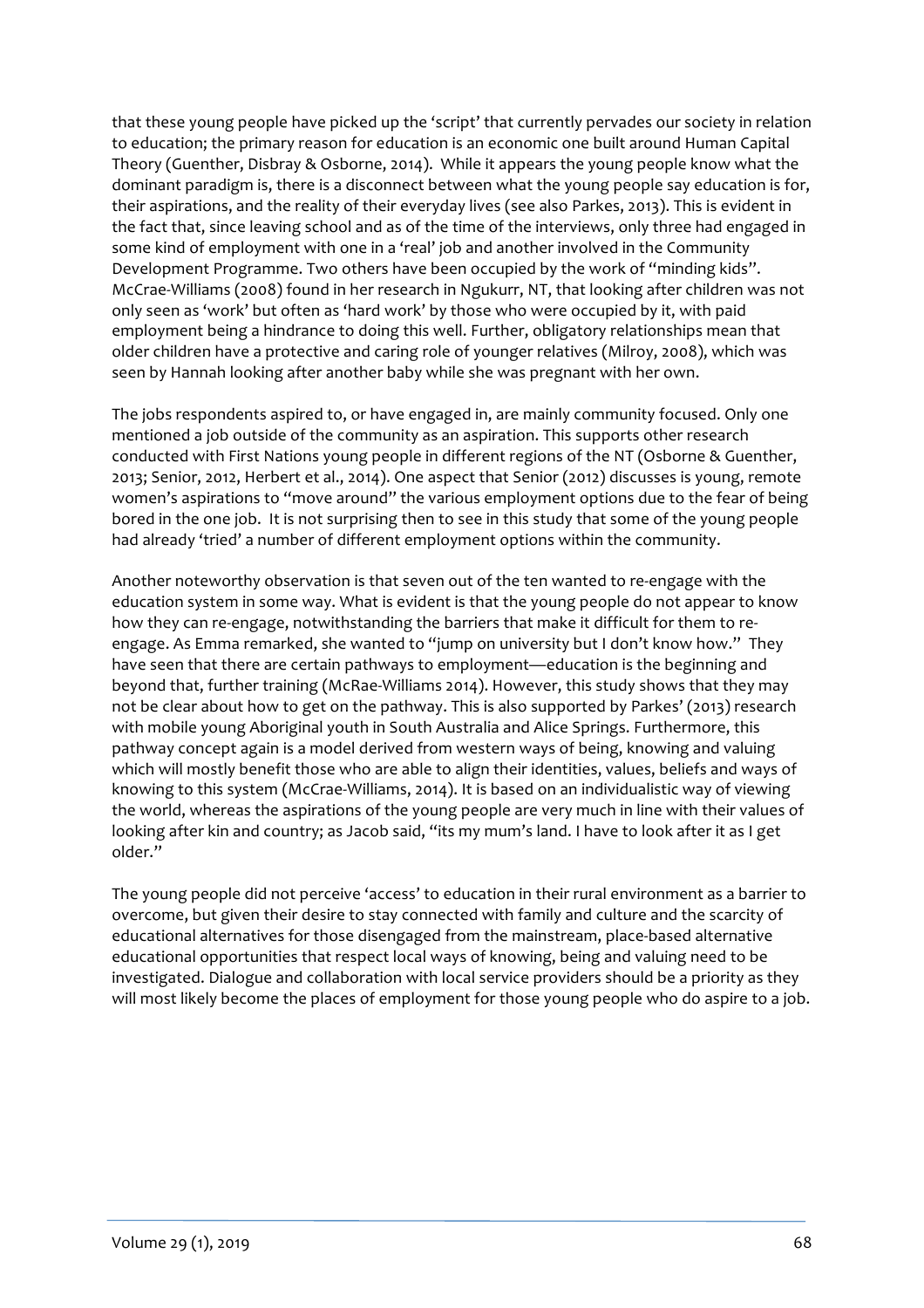#### **Conclusions**

The research undertaken gave voice to disengaged First Nations young people's perceptions about schooling. Family and community life, relational issues at school, their own feelings, drugs and alcohol and exclusion were the main barriers to engagement as perceived by the young people themselves. Their future aspirations included employment that was place based and connected them with family relationships. Most wanted to re-engage with education but the pathways to achieving this aspiration were unclear. There are implications both at a school and policy level. Schools need to take heed of the cultural and family issues of First Nations young people ensuring adequate training of staff and where possible, increasing First Nations staff. Cross-cultural training and training to strengthen staffs' relationships with students is necessary, with specific efforts to engage communities and families. In addition, place-based alternatives for educational pathways need to be explored with the necessary support structures to help them access these pathways and remain engaged once within them. Finally, the ways of knowing, being and valuing for these young people need to be considered when addressing engagement issues in secondary education.

#### **References**

ACARA (2017). My School. Retreived March 2017 from http://www.myschool.edu.au

- Australian Bureau of Statistics (ABS). (2015). Australian Bureau of Statistics. Retrieved Dec 7, 2015. (no URL to keep confidentiality of community).
- Australian Early Development Census. (2016). AEDC. https://www.aedc.gov.au/data/dataexplorer?id=62548.
- Bath, H., & Sieita, J. (2018). The Three Pillars of Transforming Care: Trauma and Resilience in the Other 23 Hours. Winnipeg: University of Winnipeg Faculty of Education Publishing.
- Byrne, M., & Munns, G. (2012). From the big picture to the individual student: the importance of the classroom relationship. In Q. Beresford, G. Partington, & G. Gower, Reform and *Resistance in Aboriginal Education* (pp. 304-334). Crawley, WA: University of Western Australia.
- Commonwealth of Australia (2017). Department of the Prime Minister and Cabinet, Study Away Review: Review of Support for Aboriginal and Torres Strait Islander Secondary Students Studying Away From Home. Retrieved from https://www.pmc.gov.au/sites/default/files/publications/study-away-review\_0.pdf
- Cox, D. (2002). Family, friends and teachers: Why Indigenous students stay at or leave school. The Australian Journal of Indigenous Education, 8-12.
- Creswell, J. W. (2007). Qualitative inquiry and research design 2nd ed: Choosing among five *approaches.* Thousand Oaks: Sage.
- Frost, M. (2014). The three rules of being Aboriginal: anxiety and violence in Central Australia. *Australian Aboriginal Studies , 2014* (1), 90-98.
- Gillan, K., Mellor, S., & Krakouer, J. (2017). *The Case for Urgency: Advocating for Indigenous voice in* education. A. Press Ed. Melbourne: Australian Council for Educational Research. from https://research.acer.edu.au/cgi/viewcontent.cgi?article=1027&context=aer.
- Gollan, S., & Malin, M. (2012). Teachers and families working together to build strong futures for our children in schools. In Q. Beresford, G. Partington, & G. Gower, Reform and Resistance in Aboriginal Education. Crawley, Western Australia: The University of Western Australia.
- Gray, J., & Beresford, Q. (2002). Aboriginal Non-attendance at School: Revisiting the Debate. *Australian Educational Researcher*, 27-42.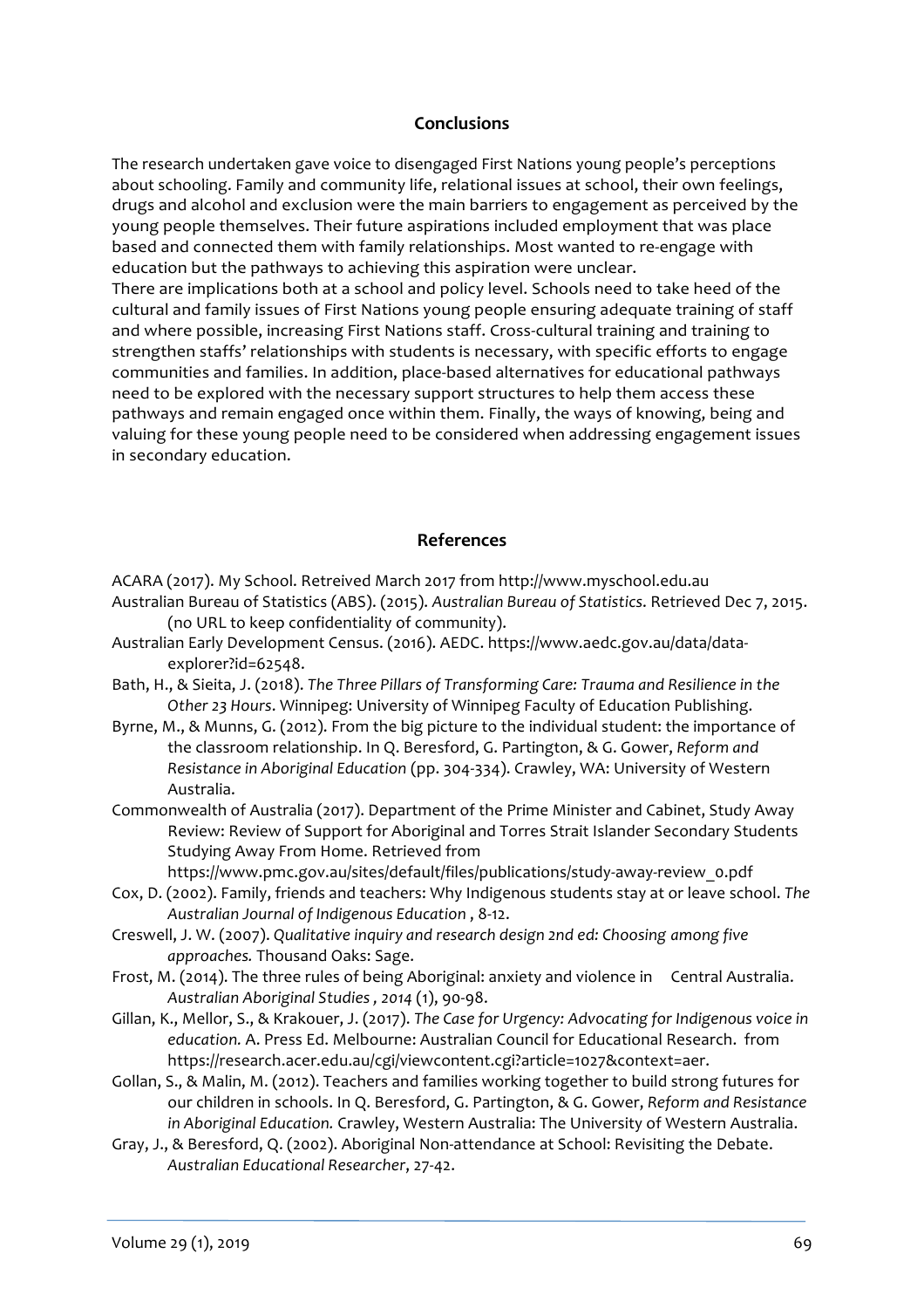- Gray, J., & Partington, G. (2012). Attendance and non-attendance at school. In Q. Beresford, G. Partington, & G. Gower, Reform and Resistance in Aboriginal Education (pp. 261-303). Crawley, WA: University of Western Australia.
- Guenther, J., Disbray, S., & Osborne, S. (2014). Digging up the (Red) Dirt on Education: One Shovel at a Time. Journal of Australian Indigenous Issues, 17 (4), 40-56.
- Herbert, J., McInerney, D. M., Fasoli, L., Stephenson, P., & Ford, L. (2014). Indigenous Secondary Education in the Northern Territory: Building for the Future. The Australian *Journal of Indigenous Education* , 43 (2), 85-95.
- Hornung, F. (2013). Indigenous research with a cultural context. In D. M.Mertens, F. Cram, & B. Chilisa, *Indigenous pathways into social research:* voices of a new generation (pp. 133-151). Walnut Creek, CA: Left Coast Press, Inc.
- Kickett-Tucker, C., & Coffin, J. (2011). Aboriginal self-concept and racial identity: Practical solutions for teachers. In N. Purdie, G. Milgate, & H. R. Bell, *Two way teaching and learning:* toward culturally relective and relevant education (pp. 155-170). Melbourne: ACER Press.
- Lester, S. (1999). An introduction to phenomenological research. Retrieved from https://sites.google.com/site/stanlesterdevelopments/
- Mander, D. J., Cohen, L., & Pooley, J. (2015). "If I wanted to have more opportunities and go to a better school, I just had to get used to it": Aboriginal students' perceptions of going to boarding school in Western Australia. The Australian Journal of Indigenous Education, 44  $(1), 26-36.$
- McCalman, J., Bainbridge, R., Russo, S., Rutherford, K., Tsey, K., Wenitong, M., Shakeshaft, A., Doran C., & Jacups, S. (2016). Psycho-social resilience, vulnerability and suicide prevention: impact evaluation of a mentoring approach to modify suicide risk for remote Indigenous Australian students at boarding school. *BMC Public Health,* 16:98. DOI 10.1186/s12889-016-2762-1. Retrieved from https://bmcpublichealth-biomedcentralcom.ezproxy.cdu.edu.au/track/pdf/10.1186/s12889-016-2762-1
- McCarthy, H. (2012). Beginnings... living and learning in remote Aboriginal schools. In O. Beresford, G. Partington, & G. Gower, *Reform and Resistance in Aboriginal Education* (pp. 1-34). Crawley, Western Australia: University of Western Australia.
- McCrae-Williams, E. (2008). Understanding 'Work' in Ngukurr: A Remote Australian Aboriginal *Community.* (Doctor of Philosophy (Anthropology)). Retrieved from Charles Darwin University eSpace: Instituitional Dispository:

http://espace.cdu.edu.au/eserv/cdu:9415/Thesis\_CDU\_9415\_McRaeWilliams\_E.pdf McRae-Williams, E. (2014). Aspirations for Meaningful Livelihoods: Challenges of Pathway

- Navigation. Journal of Australian Indigenous Issues, 17(4), 57-71.
- Mertens, D. M. (2009). *Transformative research and evaluation*. New York: The Guilford Press.
- Milroy, H. (2008). Children are our future: Understanding the needs of Aboriginal children and their families [online]. In: Williams, Anne Sved (Editor); Cowling, Vicki (Editor). Infants of Parents with Mental Illness Developmental, Clinical, Cultural and Personal Perspectives. Bowen Hills, QLD: Australian Academic Press, 2008: 121-140.
- Newton, N. C., Andrews, G., & Champion, K. E. (2014). Universal Internet-based prevention for alcohol and cannabis use reduces truancy, psychological distress and moral disengagement: A cluster randomised controlled trial. Preventative Medicine, 65, 109-115.
- Ockenden, L. (2014). Resource sheet #33: Positive learning environments for Indigenous children *and young people.* Retrieved from

http://www.aihw.gov.au/WorkArea/DownloadAsset.aspx?id=60129548208

Osborne, S., & Guenther, J. (2013). Red Dirt Thinking on Aspiration and Success. The Australian *Journal of Indigenous Education* , 42 (2), 88-99.